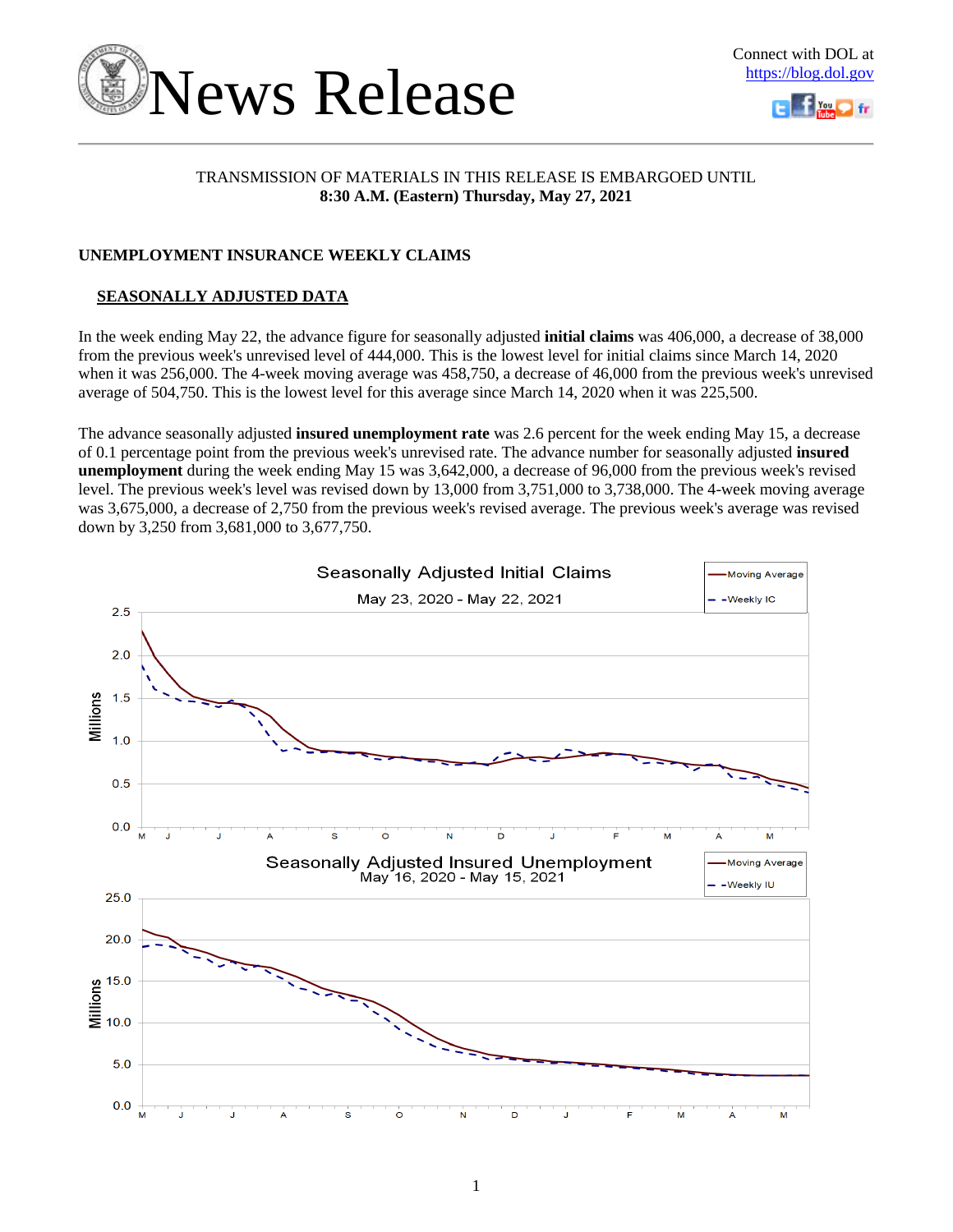### **UNADJUSTED DATA**

The advance number of actual initial claims under state programs, unadjusted, totaled 420,472 in the week ending May 22, a decrease of 34,131 (or -7.5 percent) from the previous week. The seasonal factors had expected an increase of 3,932 (or 0.9 percent) from the previous week. There were 1,902,793 initial claims in the comparable week in 2020. In addition, for the week ending May 22, 53 states reported 93,546 initial claims for Pandemic Unemployment Assistance.

The advance unadjusted insured unemployment rate was 2.5 percent during the week ending May 15, a decrease of 0.1 percentage point from the prior week. The advance unadjusted level of insured unemployment in state programs totaled 3,521,314, a decrease of 149,996 (or -4.1 percent) from the preceding week. The seasonal factors had expected a decrease of 53,483 (or -1.5 percent) from the previous week. A year earlier the rate was 13.1 percent and the volume was 19,037,741.



The total number of continued weeks claimed for benefits in all programs for the week ending May 8 was 15,802,126, a decrease of 175,255 from the previous week. There were 31,578,845 weekly claims filed for benefits in all programs in the comparable week in 2020.

During the week ending May 8, Extended Benefits were available in the following 14 states: Alaska, California, Colorado, Connecticut, District of Columbia, Illinois, Massachusetts, Nevada, New Jersey, New Mexico, New York, Pennsylvania, Rhode Island, and Texas.

Initial claims for UI benefits filed by former Federal civilian employees totaled 834 in the week ending May 15, a decrease of 97 from the prior week. There were 606 initial claims filed by newly discharged veterans, a decrease of 3 from the preceding week.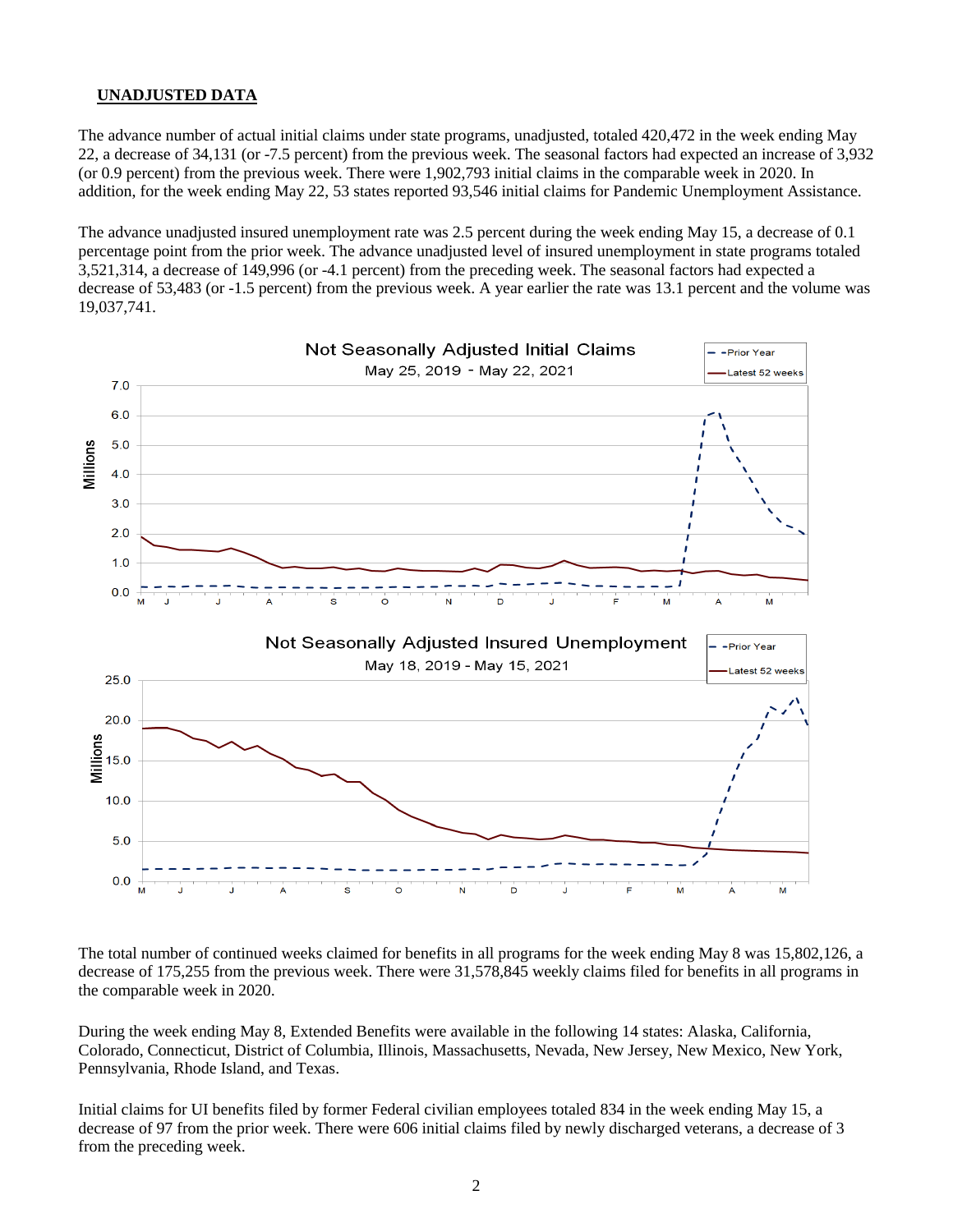There were 13,453 continued weeks claimed filed by former Federal civilian employees the week ending May 8, a decrease of 332 from the previous week. Newly discharged veterans claiming benefits totaled 7,300, a decrease of 21 from the prior week.

During the week ending May 8, 51 states reported 6,515,657 continued weekly claims for Pandemic Unemployment Assistance benefits and 51 states reported 5,191,642 continued claims for Pandemic Emergency Unemployment Compensation benefits.

The highest insured unemployment rates in the week ending May 8 were in Nevada (5.7), Connecticut (4.5), Rhode Island (4.5), Alaska (4.3), Puerto Rico (4.3), California (3.9), New York (3.9), Pennsylvania (3.9), Illinois (3.7), and Vermont (3.6).

The largest increases in initial claims for the week ending May 15 were in New Jersey (+4,812), Washington (+3,023), Minnesota (+1,806), West Virginia (+907), and Rhode Island (+792), while the largest decreases were in Georgia (-7,392), Kentucky (-7,123), Texas (-3,881), Michigan (-3,560), and Florida (-2,994).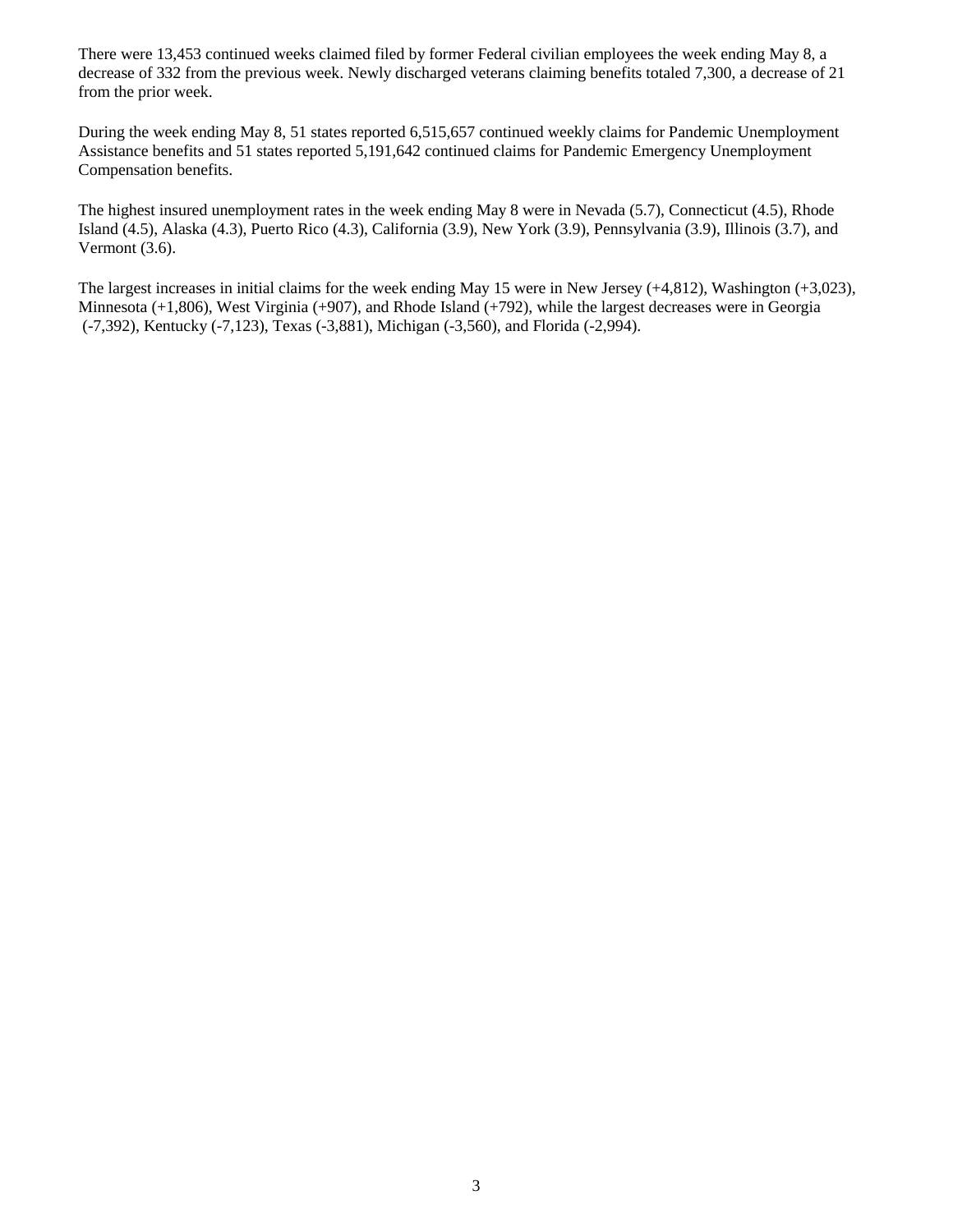### UNEMPLOYMENT INSURANCE DATA FOR REGULAR STATE PROGRAMS

| <b>WEEK ENDING</b>                  | May 22    | May 15    | <b>Change</b> | May 8     | Prior Year <sup>1</sup> |
|-------------------------------------|-----------|-----------|---------------|-----------|-------------------------|
| Initial Claims (SA)                 | 406,000   | 444,000   | $-38,000$     | 478,000   | 1,887,000               |
| Initial Claims (NSA)                | 420,472   | 454,603   | $-34,131$     | 492,029   | 1,902,793               |
| 4-Wk Moving Average (SA)            | 458,750   | 504,750   | $-46,000$     | 535,250   | 2,283,750               |
| <b>WEEK ENDING</b>                  | May 15    | May 8     | <b>Change</b> | May 1     | Prior Year <sup>1</sup> |
| Insured Unemployment (SA)           | 3,642,000 | 3,738,000 | $-96,000$     | 3,640,000 | 19,181,000              |
| Insured Unemployment (NSA)          | 3,521,314 | 3,671,310 | $-149,996$    | 3,694,436 | 19,037,741              |
| 4-Wk Moving Average (SA)            | 3,675,000 | 3,677,750 | $-2,750$      | 3,656,250 | 21,199,000              |
| Insured Unemployment Rate $(SA)^2$  | 2.6%      | 2.7%      | $-0.1$        | 2.6%      | 13.2%                   |
| Insured Unemployment Rate $(NSA)^2$ | 2.5%      | 2.6%      | $-0.1$        | 2.7%      | 13.1%                   |
|                                     |           |           |               |           |                         |

### INITIAL CLAIMS FILED IN FEDERAL PROGRAMS (UNADJUSTED)

| <b>WEEK ENDING</b>                  | May 22 | May $15$ | <b>Change</b> | May 8                   | Prior Year <sup>1</sup> |
|-------------------------------------|--------|----------|---------------|-------------------------|-------------------------|
| Pandemic Unemployment<br>Assistance | 93.546 | 95.142   | $-1.596$      | 103.675                 | 1,353,285               |
| <b>WEEK ENDING</b>                  | May 15 | May 8    | <b>Change</b> | Prior Year <sup>1</sup> |                         |
| Federal Employees (UCFE)            | 834    | 931      | -97           | 1,826                   |                         |
| Newly Discharged Veterans (UCX)     | 606    | 609      | -3            | 1,215                   |                         |

### CONTINUED WEEKS CLAIMED FILED FOR UI BENEFITS IN ALL PROGRAMS (UNADJUSTED)

| <b>WEEK ENDING</b>                            | May 8       | May 1      | <b>Change</b> | Prior Year <sup>1</sup> |
|-----------------------------------------------|-------------|------------|---------------|-------------------------|
| <b>Regular State</b>                          | 3,645,037   | 3,668,863  | $-23,826$     | 22,968,771              |
| <b>Federal Employees</b>                      | 13,453      | 13,785     | $-332$        | 16,586                  |
| <b>Newly Discharged Veterans</b>              | 7,300       | 7,321      | $-21$         | 14,280                  |
| Pandemic Unemployment Assistance <sup>3</sup> | 6,515,657   | 6,606,198  | $-90.541$     | 8,139,507               |
| Pandemic Emergency UC <sup>4</sup>            | 5, 191, 642 | 5,142,370  | $+49.272$     | 253,292                 |
| Extended Benefits <sup>5</sup>                | 342,417     | 456,805    | $-114,388$    | 931                     |
| State Additional Benefits <sup>6</sup>        | 1.764       | 1,753      | $+11$         | 5,819                   |
| STC / Workshare <sup>7</sup>                  | 84.856      | 80,286     | $+4.570$      | 179,659                 |
| TOTAL <sup>8</sup>                            | 15,802,126  | 15,977,381 | $-175,255$    | 31,578,845              |
|                                               |             |            |               |                         |

### FOOTNOTES

SA - Seasonally Adjusted Data, NSA - Not Seasonally Adjusted Data Continued weeks claimed represent all weeks of benefits claimed during the week being reported, and do not represent weeks claimed by unique individuals.

- 1. Prior year is comparable to most recent data.
- 2. Most recent week used covered employment of 139,248,565 as denominator.
- 3. Information on the Pandemic Unemployment Assistance (PUA) program can be found in UIPL 16-20: [PUA Program](https://wdr.doleta.gov/directives/corr_doc.cfm?DOCN=4628)  [information](https://wdr.doleta.gov/directives/corr_doc.cfm?DOCN=4628)
- 4. Information on the Pandemic Emergency Unemployment Compensation (PEUC) program can be found in Unemployment Insurance Program Letter (UIPL) 17-20: [PEUC Program information](https://wdr.doleta.gov/directives/corr_doc.cfm?DOCN=8452)
- 5. Information on the EB program can be found here: **EB Program information**
- 6. Some states maintain additional benefit programs for those claimants who exhaust regular benefits, and when applicable, extended benefits. Information on states that participate, and the extent of benefits paid, can be found starting on page 4-4 of this link: [Extensions and Special Programs PDF](https://oui.doleta.gov/unemploy/pdf/uilawcompar/2020/special.pdf#page=4)
- 7. Information on STC/Worksharing can be found starting on page 4-8 of the following link: [Extensions and Special Programs](https://oui.doleta.gov/unemploy/pdf/uilawcompar/2019/special.pdf#page=8)  [PDF](https://oui.doleta.gov/unemploy/pdf/uilawcompar/2019/special.pdf#page=8)
- 8. Totals include PUA Unemployment for the appropriate corresponding week.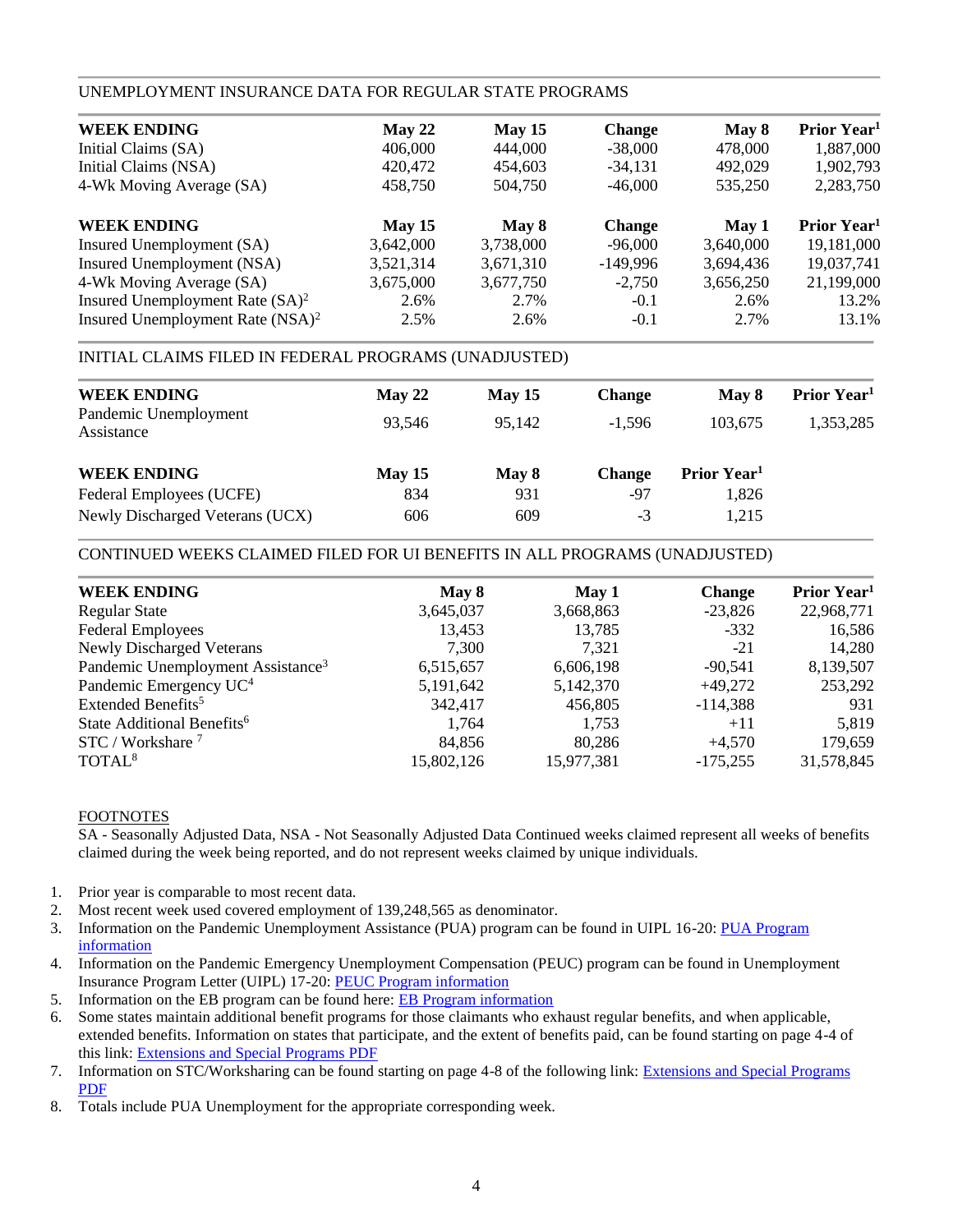# Advance State Claims - Not Seasonally Adjusted

|                      |         | Initial Claims Filed During Week Ended May 22 |           |           | Insured Unemployment For Week Ended May 15 |            |
|----------------------|---------|-----------------------------------------------|-----------|-----------|--------------------------------------------|------------|
| <b>STATE</b>         | Advance | Prior Wk                                      | Change    | Advance   | Prior Wk                                   | Change     |
| Alabama              | 8,419   | 9,377                                         | $-958$    | 13,376    | 17,390                                     | $-4,014$   |
| Alaska               | 3,409   | 2,755                                         | 654       | 11,778    | 12,403                                     | $-625$     |
| Arizona              | 4,334   | 5,378                                         | $-1,044$  | 52,222    | 55,921                                     | $-3,699$   |
| Arkansas             | 2,185   | 2,371                                         | $-186$    | 18,549    | 19,553                                     | $-1,004$   |
| California           | 71,787  | 70,282                                        | 1,505     | 584,222   | 635,780                                    | $-51,558$  |
| Colorado             | 4,348   | 4,144                                         | 204       | 61,001    | 58,462                                     | 2,539      |
| Connecticut          | 4,754   | 4,675                                         | 79        | 68,855    | 69,894                                     | $-1,039$   |
| Delaware             | 6,392   | 4,242                                         | 2,150     | 12,682    | 10,861                                     | 1,821      |
| District of Columbia | 1,329   | 1,383                                         | $-54$     | 18,654    | 19,378                                     | $-724$     |
| Florida              | 8,864   | 14,561                                        | $-5,697$  | 124,004   | 128,834                                    | $-4,830$   |
| Georgia              | 23,791  | 25,441                                        | $-1,650$  | 122,386   | 120,243                                    | 2,143      |
| Hawaii               | 2,390   | 2,543                                         | $-153$    | 17,000    | 16,770                                     | 230        |
|                      |         |                                               | $-307$    |           |                                            |            |
| Idaho                | 1,717   | 2,024                                         |           | 6,576     | 7,429                                      | $-853$     |
| Illinois             | 18,920  | 17,530                                        | 1,390     | 201,775   | 208,885                                    | $-7,110$   |
| Indiana              | 6,352   | 6,957                                         | $-605$    | 55,644    | 57,689                                     | $-2,045$   |
| Iowa                 | 4,342   | 3,582                                         | 760       | 26,125    | 26,173                                     | -48        |
| Kansas               | 2,029   | 1,873                                         | 156       | 10,970    | 9,094                                      | 1,876      |
| Kentucky             | 2,821   | 4,044                                         | $-1,223$  | 18,482    | 24,790                                     | $-6,308$   |
| Louisiana            | 5,588   | 6,327                                         | $-739$    | 49,281    | 51,726                                     | $-2,445$   |
| Maine                | 991     | 1,224                                         | $-233$    | 11,361    | 11,852                                     | -491       |
| Maryland             | 8,625   | 8,838                                         | $-213$    | 42,895    | 45,802                                     | $-2,907$   |
| Massachusetts        | 8,366   | 9,494                                         | $-1,128$  | 78,093    | 87,129                                     | $-9,036$   |
| Michigan             | 11,079  | 13,806                                        | $-2,727$  | 117,947   | 131,259                                    | $-13,312$  |
| Minnesota            | 5,484   | 5,868                                         | $-384$    | 73,929    | 72,167                                     | 1,762      |
| Mississippi          | 2,557   | 3,455                                         | $-898$    | 24,853    | 27,078                                     | $-2,225$   |
| Missouri             | 5,842   | 6,848                                         | $-1,006$  | 54,496    | 57,346                                     | $-2,850$   |
| Montana              | 1,081   | 1,171                                         | $-90$     | 8,305     | 8,938                                      | $-633$     |
| Nebraska             | 1,564   | 1,406                                         | 158       | 7,213     | 7,428                                      | $-215$     |
| Nevada               | 4,155   | 4,178                                         | $-23$     | 69,037    | 73,361                                     | $-4,324$   |
| New Hampshire        | 722     | 375                                           | 347       | 16,745    | 17,628                                     | $-883$     |
| New Jersey           | 12,569  | 18,268                                        | $-5,699$  | 116,384   | 112,865                                    | 3,519      |
| New Mexico           | 3,860   | 3,396                                         | 464       | 25,551    | 26,698                                     | $-1,147$   |
| New York             | 19,109  | 20,808                                        | $-1,699$  | 327,880   | 341,204                                    | $-13,324$  |
| North Carolina       | 6,102   | 7,137                                         | $-1,035$  | 45,245    | 47,656                                     | $-2,411$   |
| North Dakota         | 564     | 610                                           | $-46$     | 3,754     | 3,822                                      | -68        |
| Ohio                 | 13,479  | 17,575                                        | $-4,096$  | 98,725    | 107,224                                    | $-8,499$   |
| Oklahoma             | 15,545  | 8,644                                         | 6,901     | 28,902    | 20,259                                     | 8,643      |
| Oregon               | 7,661   | 9,235                                         | $-1,574$  | 59,327    | 58,487                                     | 840        |
| Pennsylvania         | 24,266  | 22,906                                        | 1,360     | 207,640   | 209,101                                    | $-1,461$   |
| Puerto Rico          | 2,321   | 2,024                                         | 297       | 35,996    | 35,628                                     | 368        |
| Rhode Island         | 8,890   | 8,313                                         | 577       | 20,120    | 19,989                                     | 131        |
| South Carolina       | 2,061   | 2,588                                         | $-527$    | 37,107    | 38,176                                     | $-1.069$   |
| South Dakota         | 197     | 409                                           | $-212$    | 2,447     | 2,523                                      | $-76$      |
| Tennessee            | 6,006   | 7,721                                         | $-1,715$  | 51,329    | 53,307                                     | $-1,978$   |
| Texas                | 23,206  | 27,568                                        | $-4,362$  | 217,085   | 228,786                                    | $-11,701$  |
| Utah                 | 3,301   | 3,042                                         | 259       | 12,942    | 13,142                                     | $-200$     |
| Vermont              | 344     | 358                                           | $-14$     | 8,737     | 10,177                                     | $-1,440$   |
| Virgin Islands       | 409     | $208\,$                                       | 201       | 1,034     | 840                                        | 194        |
| Virginia             | 10,520  | 10,642                                        | $-122$    | 59,993    | 60,413                                     | $-420$     |
| Washington           | 11,855  | 19,914                                        | $-8,059$  | 87,535    | 93,892                                     | $-6,357$   |
| West Virginia        | 3,864   | 6,529                                         | $-2,665$  | 19,727    | 18,294                                     | 1,433      |
| Wisconsin            | 9,590   | 9,880                                         | $-290$    | 71,913    | 74,157                                     | $-2,244$   |
|                      | 516     |                                               | $-160$    |           |                                            |            |
| Wyoming              |         | 676                                           |           | 3,485     | 3,407                                      | 78         |
| <b>US</b> Total      | 420,472 | 454,603                                       | $-34,131$ | 3,521,314 | 3,671,310                                  | $-149,996$ |

Note: Advance claims are not directly comparable to claims reported in prior weeks. Advance claims are reported by the state liable for paying the unemployment compensation, whereas previous weeks reported claims reflect claimants by state of residence. In addition, claims reported as "workshare equivalent" in the previous week are added to the advance claims as a proxy for the current week's "workshare equivalent" activity.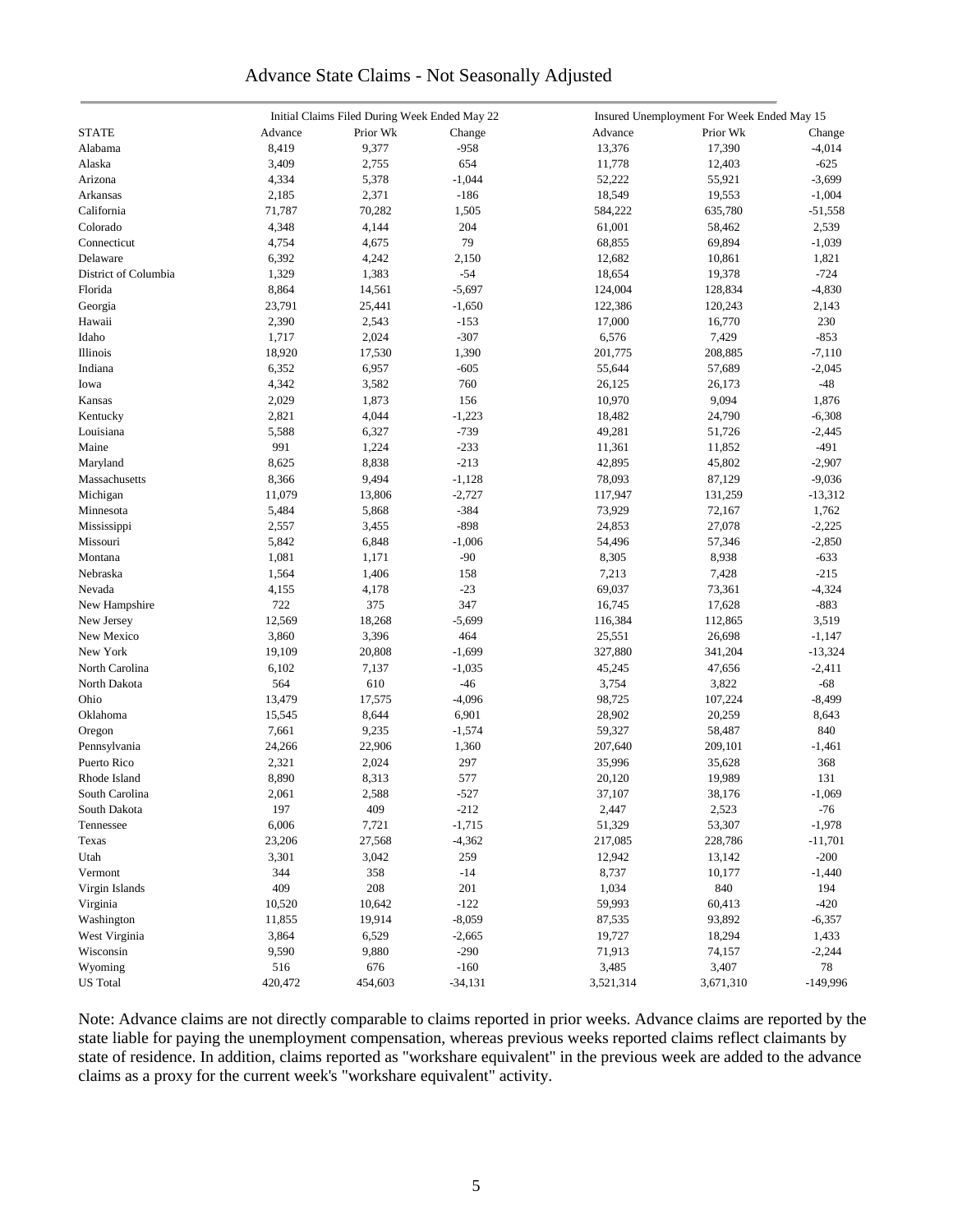# Seasonally Adjusted US Weekly UI Claims (in thousands)

|                                      |                | Change<br>from   |                  |                | Change<br>from |           |            |
|--------------------------------------|----------------|------------------|------------------|----------------|----------------|-----------|------------|
|                                      | <b>Initial</b> | <b>Prior</b>     | 4-Week           | <b>Insured</b> | <b>Prior</b>   | 4-Week    |            |
| <b>Week Ending</b>                   | <b>Claims</b>  | Week             | Average          | Unemployment   | Week           | Average   | <b>IUR</b> |
| May 16, 2020                         | 2,149          | $-166$           | 2,674.75         | 19,181         | $-3,947$       | 21,199.00 | 13.2       |
| May 23, 2020                         | 1,887          | $-262$           | 2,283.75         | 19,396         | 215            | 20,632.00 | 13.3       |
| May 30, 2020                         | 1,605          | $-282$           | 1,989.00         | 19,287         | $-109$         | 20,248.00 | 13.2       |
| June 6, 2020                         | 1,537          | $-68$            | 1,794.50         | 18,927         | $-360$         | 19,197.75 | 13.0       |
| June 13, 2020                        | 1,472          | $-65$            | 1,625.25         | 17,993         | $-934$         | 18,900.75 | 12.4       |
| June 20, 2020                        | 1,460          | $-12$            | 1,518.50         | 17,713         | $-280$         | 18,480.00 | 12.2       |
| June 27, 2020                        | 1,436          | $-24$            | 1,476.25         | 16,780         | $-933$         | 17,853.25 | 11.5       |
| July 4, 2020                         | 1,398          | $-38$            | 1,441.50         | 17,413         | 633            | 17,474.75 | 11.9       |
| July 11, 2020                        | 1,479          | $81\,$           | 1,443.25         | 16,385         | $-1,028$       | 17,072.75 | 11.2       |
| July 18, 2020                        | 1,398          | $-81$            | 1,427.75         | 16,913         | 528            | 16,872.75 | 11.6       |
| July 25, 2020                        | 1,262          | $-136$           | 1,384.25         | 15,964         | $-949$         | 16,668.75 | 10.9       |
| August 1, 2020                       | 1,043          | $-219$           | 1,295.50         | 15,303         | $-661$         | 16,141.25 | 10.5       |
| August 8, 2020                       | 883            | $-160$           | 1,146.50         | 14,217         | $-1,086$       | 15,599.25 | 9.7        |
| August 15, 2020                      | 920            | 37               | 1,027.00         | 13,948         | $-269$         | 14,858.00 | 9.5        |
| August 22, 2020                      | 872            | $-48$            | 929.50           | 13,246         | $-702$         | 14,178.50 | 9.1        |
| August 29, 2020                      | 875            | 3                | 887.50           | 13,528         | 282            | 13,734.75 | 9.3        |
| September 5, 2020                    | 881            | $\sqrt{6}$       | 887.00           | 12,755         | $-773$         | 13,369.25 | 8.7        |
| September 12, 2020                   | 860            | $-21$            | 872.00           | 12,706         | $-49$          | 13,058.75 | 8.7        |
| September 19, 2020                   | 860            | $\boldsymbol{0}$ | 869.00           | 11,381         | $-1,325$       | 12,592.50 | 7.8        |
| September 26, 2020                   | 803            | $-57$            | 851.00           | 10,477         | $-904$         | 11,829.75 | 7.2        |
| October 3, 2020                      | 782            | $-21$            | 826.25           | 9,259          | $-1,218$       | 10,955.75 | 6.3        |
| October 10, 2020                     | 833            | 51               | 819.50           | 8,384          | $-875$         | 9,875.25  | 5.7        |
| October 17, 2020                     | 798            | $-35$            | 804.00           | 7,699          | $-685$         | 8,954.75  | 5.3        |
| October 24, 2020                     | 768            | $-30$            | 795.25           | 7,076          | $-623$         | 8,104.50  | 4.8        |
| October 31, 2020                     | 765            | $-3$             | 791.00           | 6,724          | $-352$         | 7,470.75  | 4.6        |
| November 7, 2020                     | 728            | $-37$            | 764.75           | 6,389          | $-335$         | 6,972.00  | 4.4        |
| November 14, 2020                    | 732            | $\overline{4}$   | 748.25           | 6,138          | $-251$         | 6,581.75  | 4.2        |
| November 21, 2020                    | 762            | 30               | 746.75           | 5,606          | $-532$         | 6,214.25  | 3.8        |
| November 28, 2020                    | 719            | $-43$            | 735.25           | 5,829          | 223            | 5,990.50  | 4.0        |
| December 5, 2020                     | 853            | 134              | 766.50           | 5,614          | $-215$         | 5,796.75  | 3.8        |
| December 12, 2020                    | 873            | $20\,$           | 801.75           | 5,433          | $-181$         | 5,620.50  | 3.7        |
| December 19, 2020                    | 803            | $-70$            | 812.00           | 5,311          | $-122$         | 5,546.75  | 3.6        |
| December 26, 2020                    | 763            | $-40$            | 823.00           | 5,180          | $-131$         | 5,384.50  | 3.5        |
| January 2, 2021                      | 781            | 18               | 805.00           | 5,240          | 60             | 5,291.00  | 3.7        |
| January 9, 2021                      | 904            | 123              | 812.75           | 5,061          | $-179$         | 5,198.00  | 3.6        |
| January 16, 2021                     | 886            | $-18$            | 833.50           | 4,878          | $-183$         | 5,089.75  | 3.4        |
|                                      | 836            | $-50$            |                  | 4,791          | $-87$          | 4,992.50  | 3.4        |
| January 23, 2021<br>January 30, 2021 | 837            | $\mathbf{1}$     | 851.75<br>865.75 | 4,655          | $-136$         | 4,846.25  | 3.3        |
| February 6, 2021                     | 863            | 26               | 855.50           | 4,592          | $-63$          | 4,729.00  | 3.2        |
| February 13, 2021                    | 847            | $-16$            | 845.75           | 4,469          | $-123$         | 4,626.75  | 3.1        |
| February 20, 2021                    | 747            | $-100$           | 823.50           | 4,383          | $-86$          | 4,524.75  | 3.1        |
| February 27, 2021                    | 761            | 14               | 804.50           | 4,157          | $-226$         | 4,400.25  | 2.9        |
|                                      | 734            |                  |                  |                | $-34$          | 4,283.00  | 2.9        |
| March 6, 2021                        | 765            | $-27$<br>31      | 772.25<br>751.75 | 4,123<br>3,841 | $-282$         | 4,126.00  | 2.7        |
| March 13, 2021                       | 658            | $-107$           | 729.50           | 3,753          | $-88$          | 3,968.50  | 2.6        |
| March 20, 2021                       |                |                  |                  |                |                |           |            |
| March 27, 2021                       | 729            | 71               | 721.50           | 3,717          | $-36$          | 3,858.50  | 2.6        |
| April 3, 2021                        | 742            | 13               | 723.50           | 3,708          | $-9$           | 3,754.75  | 2.7        |
| April 10, 2021                       | 586            | $-156$           | 678.75           | 3,652          | $-56$          | 3,707.50  | 2.6        |
| April 17, 2021                       | 566            | $-20$            | 655.75           | 3,653          | $\mathbf{1}$   | 3,682.50  | 2.6        |
| April 24, 2021                       | 590            | 24               | 621.00           | 3,680          | $27\,$         | 3,673.25  | 2.6        |
| May 1, 2021                          | 507            | $-83$            | 562.25           | 3,640          | $-40$          | 3,656.25  | 2.6        |
| May 8, 2021                          | 478            | $-29$            | 535.25           | 3,738          | 98             | 3,677.75  | 2.7        |
| May 15, 2021                         | 444            | $-34$            | 504.75           | 3,642          | $-96$          | 3,675.00  | 2.6        |
| May 22, 2021                         | 406            | $-38$            | 458.75           |                |                |           |            |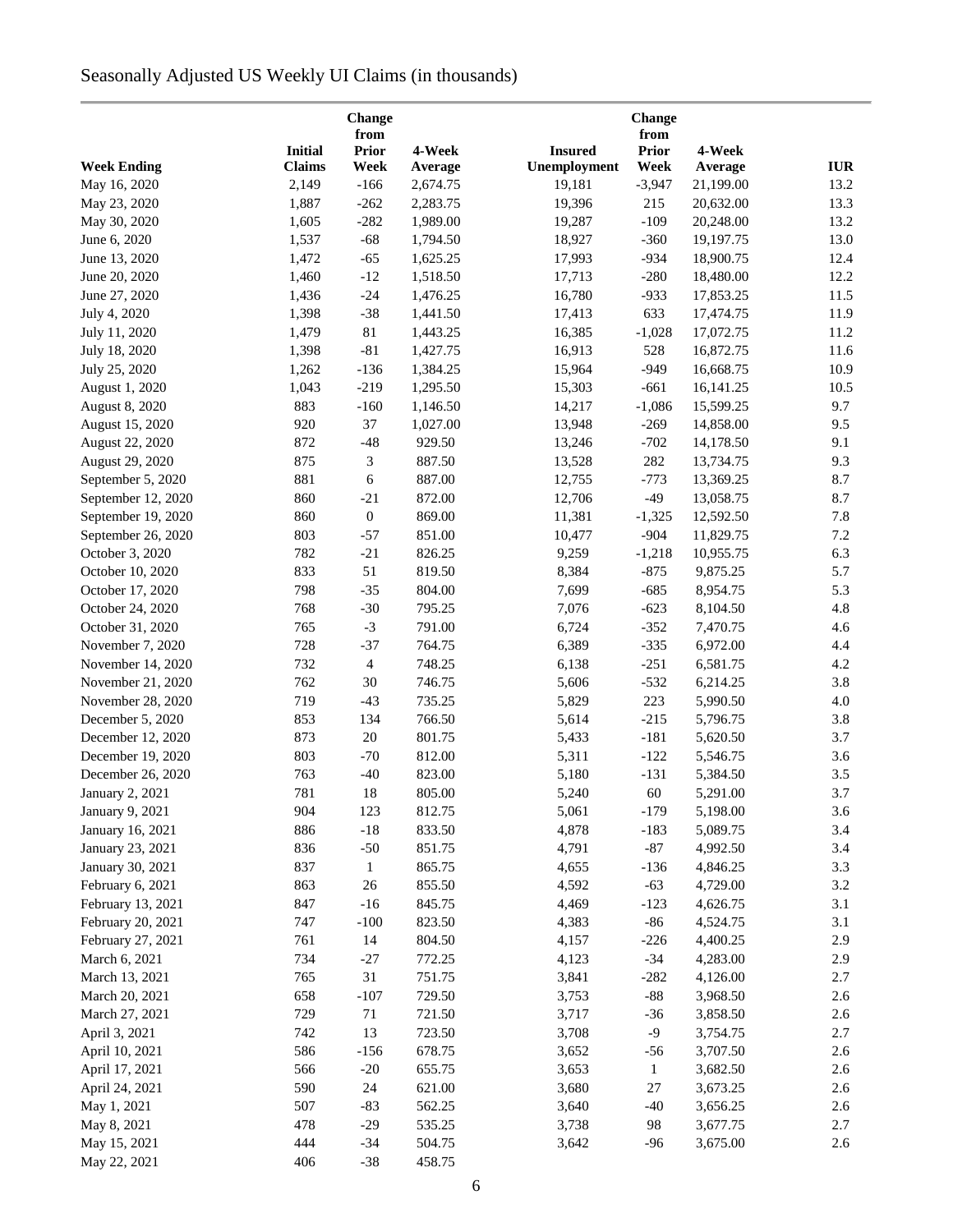|  | Pandemic Unemployment Assistance Claims - Not Seasonally Adjusted |  |  |  |
|--|-------------------------------------------------------------------|--|--|--|
|  |                                                                   |  |  |  |

|                      |              | PUA Initial Claims Filed During Week Ended May 22 |                  | PUA Continued Claims For Week Ended May 8 |                  |                |  |
|----------------------|--------------|---------------------------------------------------|------------------|-------------------------------------------|------------------|----------------|--|
| <b>STATE</b>         | Advance      | Prior Wk                                          | Change           | May 8                                     | May 1            | Change         |  |
| Alabama              | 1,726        | 2,059                                             | $-333$           | 12,981                                    | 13,137           | $-156$         |  |
| Alaska               | 332          | 258                                               | 74               | 8,261                                     | 8,423            | $-162$         |  |
| Arizona              | 1,613        | 1,755                                             | $-142$           | 135,796                                   | 134,084          | 1,712          |  |
| Arkansas             | 1,240        | 2,245                                             | $-1,005$         | 39,059                                    | 40,425           | $-1,366$       |  |
| California           | 13,886       | 17,258                                            | $-3,372$         | 1,146,188                                 | 1,207,992        | $-61,804$      |  |
| Colorado             | 877          | 721                                               | 156              | 40,518                                    | 40,913           | $-395$         |  |
| Connecticut          | 303          | 264                                               | 39               | 35,720                                    | 35,816           | $-96$          |  |
| Delaware             | 41           | 49                                                | $\mbox{-}8$      | 5,299                                     | 5,463            | $-164$         |  |
| District of Columbia | 34           | 44                                                | $-10$            | 12,763                                    | 11,782           | 981            |  |
| Florida              | 2,034        | 3,333                                             | $-1,299$         | $\boldsymbol{0}$                          | $\boldsymbol{0}$ | $\overline{0}$ |  |
| Georgia              | 685          | 805                                               | $-120$           | 117,504                                   | 125,080          | $-7,576$       |  |
| Hawaii               | 365          | 387                                               | $-22$            | 37,506                                    | 37,402           | 104            |  |
| Idaho                | 37           | 38                                                | $-1$             | 3,940                                     | 4,198            | $-258$         |  |
| Illinois             | 3,576        | 3,334                                             | 242              | 219,652                                   | 233,353          | $-13,701$      |  |
| Indiana              | 2,550        | 3,108                                             | $-558$           | 114,087                                   | 120,284          | $-6,197$       |  |
| Iowa                 | 306          | 358                                               | $-52$            | 11,038                                    | 10,470           | 568            |  |
| Kansas               | 259          | 264                                               | $-5$             | 11,153                                    | 11,919           | $-766$         |  |
| Kentucky             | 1,197        | 610                                               | 587              | 14,500                                    | 14,425           | 75             |  |
| Louisiana            | 1,218        | 1,348                                             | $-130$           | 104,888                                   | 104,906          | $-18$          |  |
| Maine                | 208          | 101                                               | 107              | 12,824                                    | 12,856           | $-32$          |  |
| Maryland             | 5,983        | 5,705                                             | 278              | 176,873                                   | 173,205          | 3,668          |  |
| Massachusetts        | 1,064        | 1,255                                             | $-191$           | 241,409                                   | 244,733          | $-3,324$       |  |
| Michigan             | 1,935        | 2,197                                             | $-262$           | 503,466                                   | 309,796          | 193,670        |  |
| Minnesota            | $\mathbf{1}$ | $\mathbf{1}$                                      | $\boldsymbol{0}$ | 37,410                                    | 40,399           | $-2,989$       |  |
| Mississippi          | 260          | 523                                               | $-263$           | 27,142                                    | 26,945           | 197            |  |
| Missouri             | 673          | 894                                               | $-221$           | 36,695                                    | 36,648           | 47             |  |
| Montana              | 152          | 322                                               | $-170$           | 12,659                                    | 12,674           | $-15$          |  |
| Nebraska             | 45           | 53                                                | $\mbox{-}8$      |                                           |                  |                |  |
|                      | 288          | 288                                               | $\mathbf{0}$     | 2,675                                     | 2,732            | $-57$          |  |
| Nevada               |              |                                                   | $\overline{7}$   | 47,415                                    | 46,938           | 477            |  |
| New Hampshire        | 52           | 45                                                |                  | 8,319                                     | 8,630            | $-311$         |  |
| New Jersey           | 5,165        | 1,539                                             | 3,626            | 309,558                                   | 310,401          | $-843$         |  |
| New Mexico           | 5,374        | 4,541                                             | 833              | 34,259                                    | 34,103           | 156            |  |
| New York             | 1,787        | 2,083                                             | $-296$           | 1,063,881                                 | 1,085,378        | $-21,497$      |  |
| North Carolina       | 1,930        | 2,237                                             | $-307$           | 82,674                                    | 83,052           | $-378$         |  |
| North Dakota         | 67           | 83                                                | $-16$            | 3,004                                     | 3,207            | $-203$         |  |
| Ohio                 | 3,281        | 6,117                                             | $-2,836$         | 299,103                                   | 331,496          | $-32,393$      |  |
| Oklahoma             | 12,263       | 5,439                                             | 6,824            | 20,801                                    | 19,409           | 1,392          |  |
| Oregon               | 2,583        | 2,271                                             | 312              | 80,308                                    | 88,764           | $-8,456$       |  |
| Pennsylvania         | 5,719        | 5,936                                             | $-217$           | 504,721                                   | 515,256          | $-10,535$      |  |
| Puerto Rico          | 2,106        | 3,100                                             | $-994$           | 190,901                                   | 214,979          | $-24,078$      |  |
| Rhode Island         | 1,323        | 1,459                                             | $-136$           | 37,079                                    | 37,202           | $-123$         |  |
| South Carolina       | 656          | 660                                               | $-4$             | 45,802                                    | 48,456           | $-2,654$       |  |
| South Dakota         | $\mathbf{1}$ | 6                                                 | $-5$             | 297                                       | 391              | $-94$          |  |
| Tennessee            | 1,173        | 1,395                                             | $-222$           | 55,264                                    | 55,478           | $-214$         |  |
| Texas                | 2,291        | 2,978                                             | $-687$           | 334,765                                   | 439,986          | $-105,221$     |  |
| Utah                 | 244          | 313                                               | $-69$            | 1,706                                     | 1,750            | $-44$          |  |
| Vermont              | $\tau$       | 6                                                 | 1                | 8,480                                     | 9,458            | $-978$         |  |
| Virgin Islands       | 14           | 6                                                 | 8                | $\boldsymbol{0}$                          | $\boldsymbol{0}$ | $\overline{0}$ |  |
| Virginia             | 1,022        | 1,103                                             | $-81$            | 111,824                                   | 116,539          | $-4,715$       |  |
| Washington           | 1,781        | 2,307                                             | $-526$           | 122,873                                   | 104,125          | 18,748         |  |
| West Virginia        | 706          | 673                                               | 33               | 8,078                                     | 8,171            | $-93$          |  |
| Wisconsin            | 1,105        | 1,234                                             | $-129$           | 21,916                                    | 21,962           | -46            |  |
| Wyoming              | 8            | 34                                                | $-26$            | 623                                       | 1,007            | $-384$         |  |
| <b>US</b> Total      | 93,546       | 95,142                                            | $-1,596$         | 6,515,657                                 | 6,606,198        | $-90,541$      |  |

Note: Information on the Pandemic Unemployment Assistance (PUA) program can be found in UIPL 16-20: PUA [Program information.](https://wdr.doleta.gov/directives/corr_doc.cfm?DOCN=4628) Backdated claims may be included in these figures.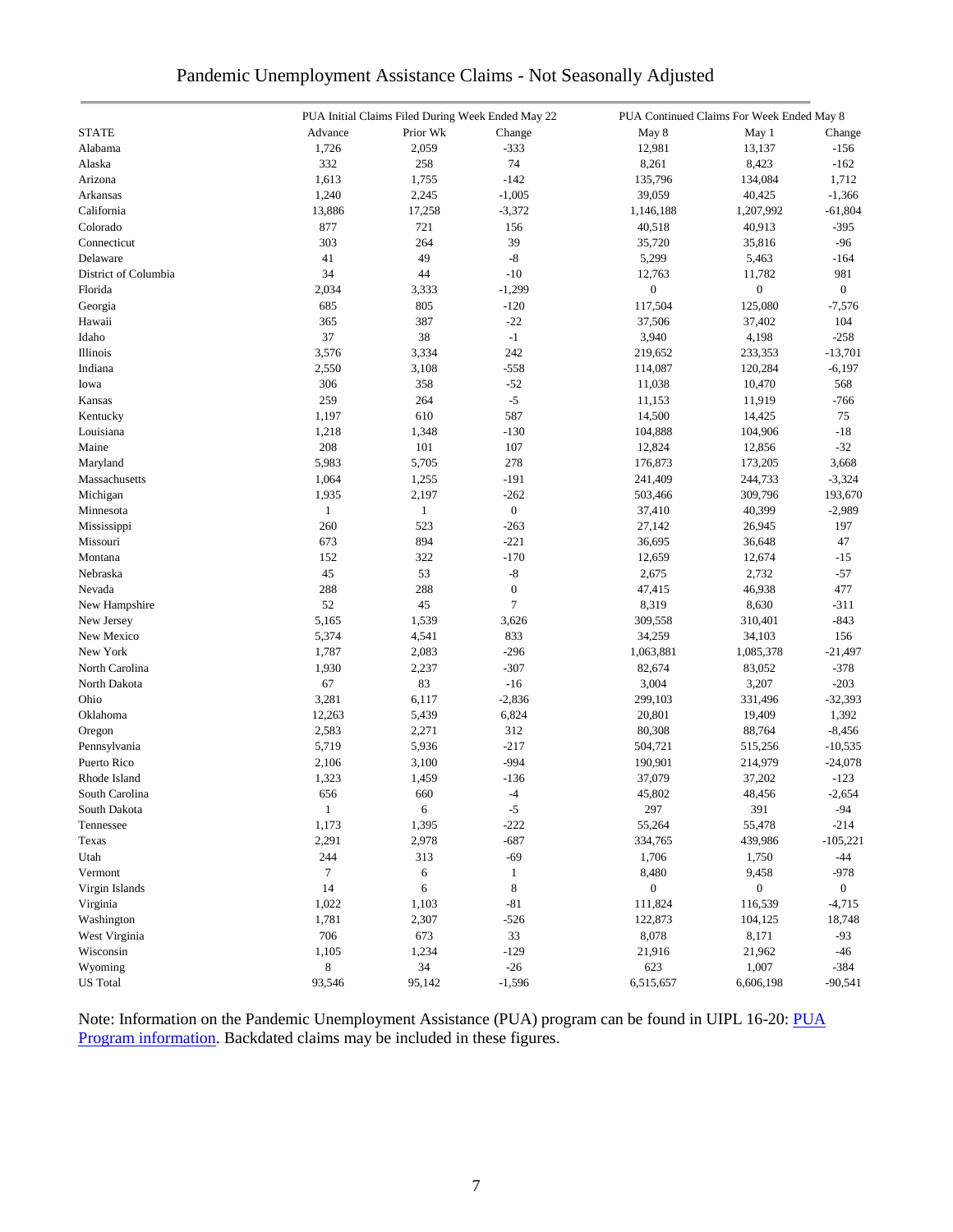# Pandemic Emergency Unemployment Compensation Continued Claims - Not Seasonally Adjusted

|                      |                  |                  | PEUC Claims Filed During Weeks Ended: |                  |                  |
|----------------------|------------------|------------------|---------------------------------------|------------------|------------------|
| <b>STATE</b>         | May 8            | May 1            | Change                                | April 24         | April 17         |
| Alabama              | 50,920           | 51,972           | $-1,052$                              | 51,452           | 50,755           |
| Alaska               | 15,898           | 16,062           | $-164$                                | 16,153           | 16,274           |
| Arizona              | 43,804           | 46,041           | $-2,237$                              | 51,736           | 54,002           |
| Arkansas             | 20,244           | 20,843           | $-599$                                | 21,003           | 20,394           |
| California           | 992,469          | 826,640          | 165,829                               | 1,074,171        | 723,379          |
| Colorado             | 65,776           | 66,881           | $-1,105$                              | 67,171           | 67,603           |
| Connecticut          | 88,299           | 87,885           | 414                                   | 88,028           | 82,109           |
| Delaware             | 14,449           | 14,252           | 197                                   | 2,962            | 14,214           |
| District of Columbia | 4,872            | 4,924            | $-52$                                 | 5,353            | 5,904            |
| Florida              | $\boldsymbol{0}$ | $\boldsymbol{0}$ | $\boldsymbol{0}$                      | $\boldsymbol{0}$ | $\boldsymbol{0}$ |
| Georgia              | $\mathbf{0}$     | $\boldsymbol{0}$ | $\boldsymbol{0}$                      | $\boldsymbol{0}$ | $\boldsymbol{0}$ |
| Hawaii               | 35,340           | 32,796           | 2,544                                 | 34,639           | 31,814           |
| Idaho                | 5,450            | 5,590            | $-140$                                | 6,493            | 5,990            |
| Illinois             | 276,345          | 269,304          | 7,041                                 | 264,207          | 260,760          |
| Indiana              | 67,232           | 67,408           | $-176$                                | 67,277           | 68,456           |
| Iowa                 | 22,709           | 22,112           | 597                                   | 24,367           | 23,526           |
| Kansas               | 13,707           | 13,175           | 532                                   | 9,364            | 9,446            |
| Kentucky             | 29,142           | 28,990           | 152                                   | 27,067           | 29,176           |
| Louisiana            | 70,694           | 71,817           | $-1,123$                              | 72,961           | 73,002           |
| Maine                | 16,840           | 16,947           | $-107$                                | 17,108           | 17,164           |
| Maryland             | 86,899           | 86,089           | 810                                   | 86,570           | 85,960           |
| Massachusetts        | 226,989          | 227,424          | $-435$                                | 227,662          | 223,986          |
| Michigan             | 253,269          | 236,244          | 17,025                                | 259,966          | 256,547          |
| Minnesota            | 184,716          | 184,869          | $-153$                                | 181,599          | 180,590          |
| Mississippi          | 23,097           | 22,435           | 662                                   | 23,855           | 29,613           |
| Missouri             | 51,945           | 51,545           | 400                                   | 53,585           | 53,943           |
| Montana              | 7,345            | 7,661            | $-316$                                | 7,677            | 8,014            |
| Nebraska             | 5,184            | 4,973            | 211                                   | 5,367            | 5,158            |
| Nevada               | 95,243           | 95,292           | $-49$                                 | 96,614           | 98,195           |
| New Hampshire        | 6,358            | 6,501            | $-143$                                | 6,773            | 6,880            |
| New Jersey           | 241,020          | 241,206          | $-186$                                | 227,406          | 197,613          |
| New Mexico           | 38,868           | 39,220           | $-352$                                | 39,931           | 38,372           |
| New York             | 717,235          | 670,088          | 47,147                                | 665,144          | 677,876          |
| North Carolina       | 161,980          | 163,438          | $-1,458$                              | 166,668          | 167,808          |
| North Dakota         | 3,755            | 6,392            | $-2,637$                              | 6,724            | 6,976            |
| Ohio                 | 121,738          | 121,687          | 51                                    | 121,234          | 121,884          |
| Oklahoma             | 33,447           | 34,807           | $-1,360$                              | 35,497           | 36,208           |
| Oregon               | 83,603           | 83,662           | $-59$                                 | 82,597           | 81,918           |
| Pennsylvania         | 298,976          | 284,996          | 13,980                                | 291,439          | 286,351          |
| Puerto Rico          | 42,502           | 50,235           | $-7,733$                              | 123,238          | 8,648            |
| Rhode Island         | 17,933           | 18,112           | $-179$                                | 18,567           | 18,519           |
| South Carolina       | 68,728           | 70,560           | $-1,832$                              | 71,491           | 77,607           |
| South Dakota         | 1,353            | 1,147            | 206                                   | 1,277            | 1,245            |
| Tennessee            | 53,646           | 54,433           | $-787$                                | 55,969           | 57,738           |
| Texas                | 438,611          | 618,319          | $-179,708$                            | 441,882          | 602,468          |
| Utah                 | 11,484           | 11,548           | $-64$                                 | 11,417           | 11,156           |
| Vermont              | 9,771            | 10,589           | $-818$                                | 10,849           | 10,697           |
| Virgin Islands       | 9                | 40               | $-31$                                 | $20\,$           | 22               |
| Virginia             | 12,562           | 13,689           | $-1,127$                              | 14,497           | 16,507           |
| Washington           | 3,342            | 7,592            | $-4,250$                              | 2,255            | 2,337            |
| West Virginia        | 17,431           | 17,247           | 184                                   | 17,637           | 17,368           |
| Wisconsin            | 33,923           | 31,663           | 2,260                                 | 29,640           | 26,650           |
| Wyoming              | 4,490            | 5,028            | $-538$                                | 4,969            | 4,982            |
| <b>US</b> Total      | 5,191,642        | 5,142,370        | 49,272                                | 5,291,528        | 4,973,804        |

Note: Information on the Pandemic Emergency Unemployment Compensation (PEUC) program can be found in Unemployment Insurance Program Letter (UIPL) 17-20: [PEUC Program information](https://wdr.doleta.gov/directives/corr_doc.cfm?DOCN=8452)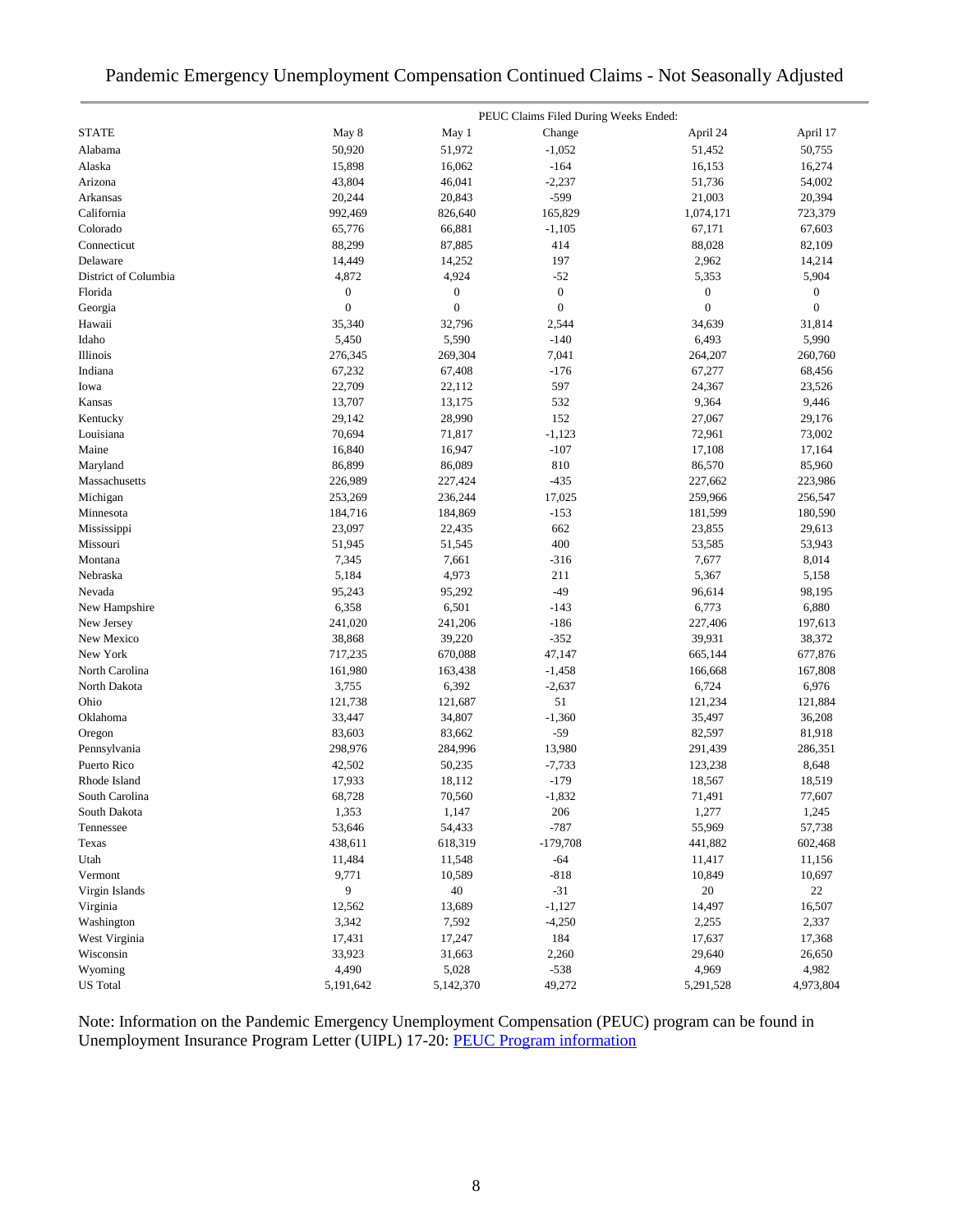|                      | EB Claims Filed During Weeks Ended: |                  |                  |  |  |  |
|----------------------|-------------------------------------|------------------|------------------|--|--|--|
| <b>STATE</b>         | May 8                               | May 1            | Change           |  |  |  |
| Alabama              | $\boldsymbol{0}$                    | $\boldsymbol{0}$ | $\boldsymbol{0}$ |  |  |  |
| Alaska               | 39                                  | 20               | 19               |  |  |  |
| Arizona              | 157                                 | 161              | $-4$             |  |  |  |
| Arkansas             | 14                                  | 16               | $-2$             |  |  |  |
| California           | 190,432                             | 230,779          | $-40,347$        |  |  |  |
| Colorado             | 20                                  | 22               | $-2$             |  |  |  |
| Connecticut          | 561                                 | 692              | $-131$           |  |  |  |
| Delaware             | 6                                   | 6                | $\boldsymbol{0}$ |  |  |  |
| District of Columbia | 9                                   | 5                | $\overline{4}$   |  |  |  |
| Florida              | $\boldsymbol{0}$                    | $\boldsymbol{0}$ | $\boldsymbol{0}$ |  |  |  |
| Georgia              | $\boldsymbol{0}$                    | $\boldsymbol{0}$ | $\boldsymbol{0}$ |  |  |  |
| Hawaii               | 6                                   | 6                | $\boldsymbol{0}$ |  |  |  |
| Idaho                | 7                                   | 6                | $\mathbf{1}$     |  |  |  |
| Illinois             | 5,257                               | 4,608            | 649              |  |  |  |
| Indiana              | 15                                  | 13               | $\overline{2}$   |  |  |  |
| Iowa                 | 20                                  | 22               | $-2$             |  |  |  |
| Kansas               | 583                                 | 610              | $-27$            |  |  |  |
| Kentucky             | $\boldsymbol{0}$                    | $\boldsymbol{0}$ | $\boldsymbol{0}$ |  |  |  |
| Louisiana            | 18                                  | 28               | $-10$            |  |  |  |
| Maine                | 3                                   | 3                | $\boldsymbol{0}$ |  |  |  |
| Maryland             | 479                                 | 472              | $\tau$           |  |  |  |
| Massachusetts        | 2,899                               | 3,120            | $-221$           |  |  |  |
| Michigan             | 283                                 | 532              | $-249$           |  |  |  |
| Minnesota            | $\overline{c}$                      | $\boldsymbol{0}$ | $\overline{c}$   |  |  |  |
| Mississippi          | 197                                 | 191              | 6                |  |  |  |
| Missouri             | 60                                  | 79               | $-19$            |  |  |  |
| Montana              | 4                                   | 14               | $-10$            |  |  |  |
| Nebraska             | $\mathfrak{2}$                      | $\boldsymbol{0}$ | $\overline{c}$   |  |  |  |
| Nevada               | 7,869                               | 10,137           | $-2,268$         |  |  |  |
| New Hampshire        | 5                                   | 13               | -8               |  |  |  |
| New Jersey           | 6,919                               | 7,655            | $-736$           |  |  |  |
| New Mexico           | 364                                 | 387              | $-23$            |  |  |  |
| New York             | 112,123                             | 177,175          | $-65,052$        |  |  |  |
| North Carolina       | 83                                  | 81               | $\mathbf{2}$     |  |  |  |
| North Dakota         | $\mathbf{1}$                        | $\boldsymbol{0}$ | $\mathbf{1}$     |  |  |  |
| Ohio                 | $\boldsymbol{0}$                    | 50               | $-50$            |  |  |  |
| Oklahoma             | $\boldsymbol{0}$                    | $\boldsymbol{0}$ | $\boldsymbol{0}$ |  |  |  |
| Oregon               | 149                                 | 127              | 22               |  |  |  |
| Pennsylvania         | 4,774                               | 5,745            | $-971$           |  |  |  |
| Puerto Rico          | 926                                 | 2,540            | $-1,614$         |  |  |  |
| Rhode Island         | 321                                 | 364              | $-43$            |  |  |  |
| South Carolina       | 34                                  | 35               | $-1$             |  |  |  |
| South Dakota         | $\boldsymbol{0}$                    | $\boldsymbol{0}$ | $\boldsymbol{0}$ |  |  |  |
| Tennessee            | 35                                  | 34               | $\mathbf{1}$     |  |  |  |
| Texas                | 6,976                               | 10,334           | $-3,358$         |  |  |  |
| Utah                 | $\boldsymbol{0}$                    | $\boldsymbol{0}$ | $\boldsymbol{0}$ |  |  |  |
| Vermont              | $\overline{c}$                      | 5                | $-3$             |  |  |  |
| Virgin Islands       | $\overline{4}$                      | 8                | $-4$             |  |  |  |
| Virginia             | 266                                 | 278              | $-12$            |  |  |  |
| Washington           | 18                                  | 16               | $\overline{c}$   |  |  |  |
| West Virginia        | 13                                  | 8                | 5                |  |  |  |
| Wisconsin            | 458                                 | 405              | 53               |  |  |  |
| Wyoming              | $\overline{4}$                      | $\mathfrak{Z}$   | $\mathbf{1}$     |  |  |  |

Note: Information on the EB program can be found here: [EB Program information](https://oui.doleta.gov/unemploy/extenben.asp)

US Total 114,388 and 342,417 456,805 and 456,805 and 456,805 and 456,805 and 456,805 and 456,805 and 456,805 and 456,805 and 47.888 and 47.888 and 47.888 and 47.888 and 47.888 and 47.888 and 47.888 and 47.888 and 47.888 an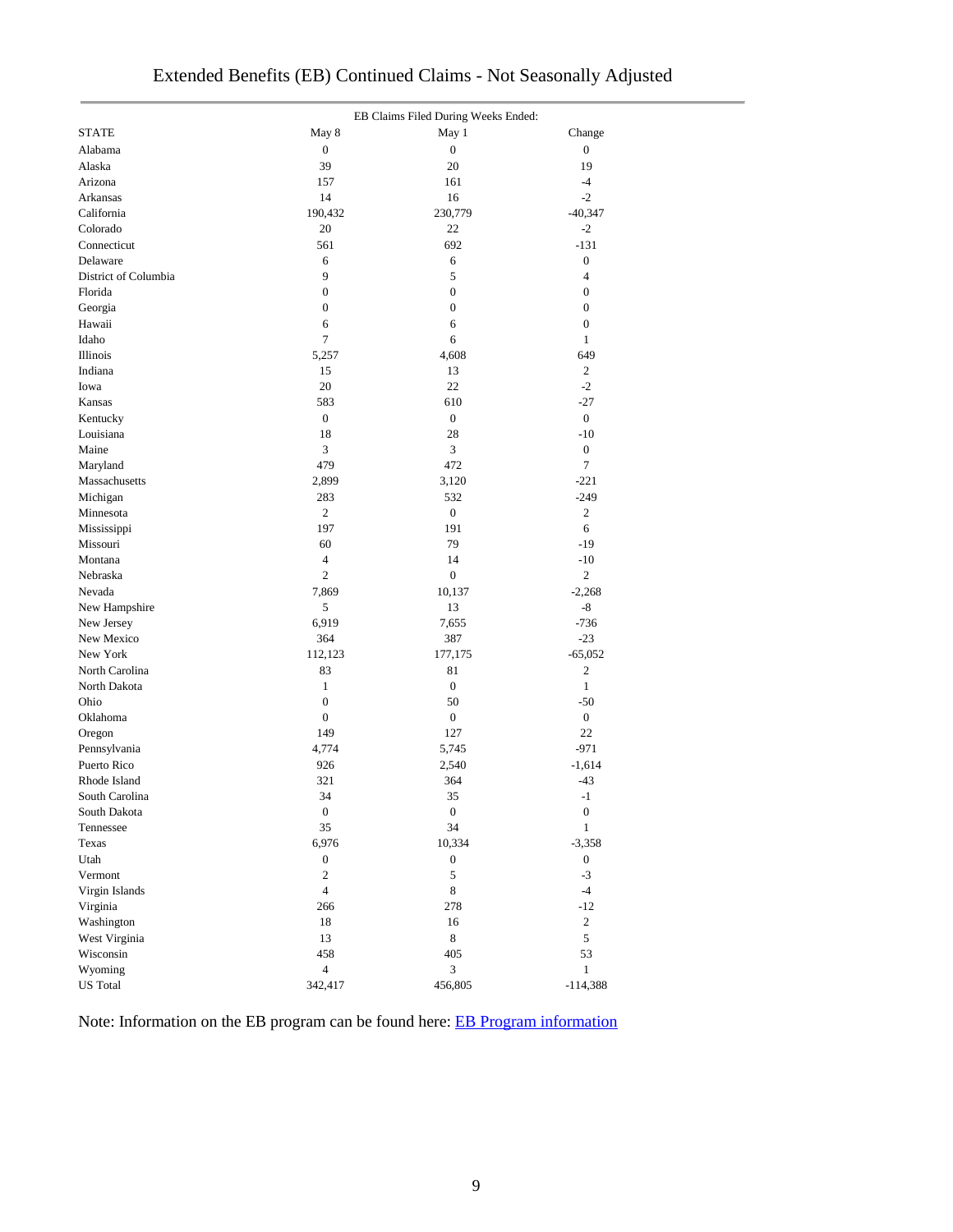#### INITIAL CLAIMS FILED DURING WEEK ENDED

INSURED UNEMPLOYMENT FOR WEEK ENDED

|                      | <b>MAY 15</b> |          |                            |                                    |                  |         |     |               | MAY <sub>8</sub>                               |                   |                  |                     |
|----------------------|---------------|----------|----------------------------|------------------------------------|------------------|---------|-----|---------------|------------------------------------------------|-------------------|------------------|---------------------|
|                      |               |          | <b>CHANGE FROM</b>         |                                    |                  |         |     |               | <b>CHANGE FROM</b>                             |                   |                  | <b>ALL PROGRAMS</b> |
|                      |               |          |                            |                                    |                  |         |     |               |                                                |                   |                  | <b>EXCLUDING</b>    |
|                      |               | LAST     | <b>YEAR</b>                |                                    |                  |         |     | <b>LAST</b>   | <b>YEAR</b>                                    |                   |                  | <b>RAILROAD</b>     |
| <b>STATE NAME</b>    | <b>STATE</b>  | WEEK     | AGO                        | UCFE <sup>1</sup> UCX <sup>1</sup> |                  | STATE   |     | $(\%)^2$ WEEK | AGO                                            | UCFE <sup>1</sup> | UCX <sup>1</sup> | <b>RETIREMENT</b>   |
| Alabama              | 9,377         | $-1,464$ | $-15,773$                  | 22                                 | 9                | 17,390  | 0.9 | $-556$        | $-186,287$                                     | 48                | 43               | 17,481              |
| Alaska               | 2,755         | $-338$   | $-4,986$                   | 15                                 | $\sqrt{2}$       | 12,403  | 4.3 | $-38$         | $-37,646$                                      | 121               | 17               | 12,541              |
| Arizona              | 5,378         | $-581$   | $-26,579$                  | 4                                  | 5                | 55,921  | 2.0 | 765           | $-174,645$                                     | 170               | 94               | 56,185              |
| Arkansas             | 2,371         | $-420$   | $-9,056$                   | 1                                  | $\sqrt{2}$       | 19,553  | 1.7 | $-1,332$      | $-102,855$                                     | 111               | 24               | 19,688              |
| California           | 70,282        | 355      | $-174,149$                 | 167                                | 82               | 635,780 | 3.9 | 45,238        | $-2,929,373$                                   | 2,299             | 1,299            | 639,378             |
| Colorado             | 4,144         | $-274$   | $-13,910$                  | 5                                  | $\sqrt{5}$       | 58,462  | 2.3 | $-1,365$      | $-188,045$                                     | 137               | 129              | 58,728              |
| Connecticut          | 4,675         | $-272$   | $-21,285$                  | 14                                 | 5                | 69,894  | 4.5 | $-2,248$      | $-227,194$                                     | 287               | 62               | 70,243              |
| Delaware             | 4,242         | 5        | $-1,312$                   | $\overline{4}$                     | $\sqrt{2}$       | 10,861  | 2.5 | $-448$        | $-40,149$                                      | 46                | 21               | 10,928              |
| District of Columbia | 1,383         | $-487$   | $-3,813$                   | 32                                 | $\mathbf{1}$     | 19,378  | 3.5 | $-200$        | $-49,466$                                      | 1,008             | 13               | 20,399              |
| Florida              | 14,561        | $-2,994$ | $-210,843$                 | 38                                 | 68               | 128,834 | 1.5 | $-1,235$      | $-2,022,274$                                   | 490               | 272              | 129,596             |
| Georgia              | 25,441        | $-7,392$ | $-152,290$                 | 23                                 | 15               | 120,243 | 2.8 | $-1,154$      | $-669,935$                                     | 527               | 270              | 121,040             |
| Hawaii               | 2,543         | $-234$   | $-8,421$                   | 4                                  | $\,8\,$          | 16,770  | 3.0 | $-395$        | $-128,941$                                     | 155               | 70               | 16,995              |
| Idaho                | 2,024         | $-306$   | $-3,776$                   | 4                                  | $\boldsymbol{0}$ | 7,429   | 1.0 | $-684$        | $-52,692$                                      | 34                | 18               | 7,481               |
| Illinois             | 17,530        | $-825$   | $-55,250$                  | 7                                  | 5                | 208,885 | 3.7 | $-7,291$      | $-524,657$                                     | 921               | 185              | 209,991             |
| Indiana              | 6,957         | $-829$   | $-22,479$                  | 9                                  | 9                | 57,689  | 2.0 | $-7,241$      | $-212,696$                                     | 309               | 83               | 58,081              |
| Iowa                 | 3,582         | 292      | $-8,474$                   | 4                                  | 5                | 26,173  | 1.8 | 459           | $-158,468$                                     | 78                | 16               | 26,267              |
|                      | 1,873         | 35       | $-6,373$                   | $\overline{0}$                     | $\sqrt{2}$       | 9,094   | 0.7 | $-716$        | $-82,541$                                      | 31                | 16               | 9,141               |
| Kansas               |               |          |                            |                                    |                  |         |     |               |                                                |                   |                  |                     |
| Kentucky             | 4,044         | $-7,123$ | $-43,277$                  | 1                                  | $\sqrt{2}$       | 24,790  | 1.4 | 400           | $-221,785$                                     | 92                | 89               | 24,971              |
| Louisiana            | 6,327         | $-802$   | $-22,218$                  | 3                                  | $\mathfrak{2}$   | 51,726  | 2.9 | 1,170         | $-274,778$                                     | 106               | 21               | 51,853              |
| Maine                | 1,224         | $-75$    | $-3,502$                   | $\overline{0}$                     | $\boldsymbol{0}$ | 11,852  | 2.1 | $-561$        | $-80,355$                                      | 25                | 9                | 11,886              |
| Maryland             | 8,838         | 339      | $-26,508$                  | 19                                 | $\tau$           | 45,802  | 2.2 | 517           | $-207,716$                                     | 246               | 90               | 46,138              |
| Massachusetts        | 9,494         | $-1,343$ | $-29,190$                  | 28                                 | 22               | 87,129  | 2.6 | $-3,071$      | $-502,416$                                     | 252               | 103              | 87,484              |
| Michigan             | 13,806        | $-3,560$ | $-42,909$                  | 5                                  | $\overline{4}$   | 131,259 | 3.3 | 5,656         | $-862,929$                                     | 119               | 63               | 131,441             |
| Minnesota            | 5,868         | 1,806    | $-23,025$                  | 5                                  | $\sqrt{5}$       | 72,167  | 2.7 | $-6,673$      | $-355,523$                                     | 147               | 71               | 72,385              |
| Mississippi          | 3,455         | $-598$   | $-20,787$                  | 4                                  | 3                | 27,078  | 2.5 | $-218$        | $-162,808$                                     | 143               | 24               | 27,245              |
| Missouri             | 6,848         | $-379$   | $-21,396$                  | $\overline{2}$                     | $\mathbf{1}$     | 57,346  | 2.2 | $-1,359$      | $-204,494$                                     | 125               | 19               | 57,490              |
| Montana              | 1,171         | $-313$   | $-2,489$                   | 9                                  | $\mathfrak{2}$   | 8,938   | 2.0 | $-474$        | $-44,848$                                      | 96                | 18               | 9,052               |
| Nebraska             | 1,406         | $-88$    | $-4,433$                   | 4                                  | 3                | 7,428   | 0.8 | 458           | $-55,534$                                      | 11                | 4                | 7,443               |
| Nevada               | 4,178         | $-1,966$ | $-13,659$                  | 6                                  | $\sqrt{2}$       | 73,361  | 5.7 | $-4,452$      | $-295,680$                                     | 134               | 84               | 73,579              |
| New Hampshire        | 375           | $-904$   | $-8,419$                   | 3                                  | $\mathbf{1}$     | 17,628  | 2.8 | $-1,628$      | $-96,822$                                      | 36                | $\mathbf{1}$     | 17,665              |
| New Jersey           | 18,268        | 4,812    | $-24,097$                  | 25                                 | 22               | 112,865 | 3.0 | $-1,245$      | $-488,905$                                     | 292               | 258              | 113,415             |
| New Mexico           | 3,396         | $-561$   | $-3,960$                   | $\boldsymbol{0}$                   | $\mathbf{1}$     | 26,698  | 3.5 | $-443$        | $-77,251$                                      | 158               | 53               | 26,909              |
| New York             | 20,808        | $-2,609$ | $-208,716$                 | 16                                 | 30               | 341,204 | 3.9 | $-12,785$     | $-1,801,745$                                   | 420               | 397              | 342,021             |
| North Carolina       | 7,137         | $-196$   | $-39,776$                  | 5                                  | 12               | 47,656  | 1.1 | $-666$        | $-558,053$                                     | 183               | 206              | 48,045              |
| North Dakota         | 610           | $-60$    | $-2,009$                   | $\mathbf{1}$                       | $\boldsymbol{0}$ | 3,822   | 1.0 | $-270$        | $-28,577$                                      | 14                | 5                | 3,841               |
| Ohio                 | 17,575        | $-2,493$ | $-29,280$                  | $\tau$                             | 24               | 107,224 | 2.1 | $-3,778$      | $-589,152$                                     | 144               | 149              | 107,517             |
| Oklahoma             | 8,644         | $-831$   | $-24,796$                  | 24                                 | 10               | 20,259  | 1.3 | $-3,120$      | $-114,970$                                     | 127               | 73               | 20,459              |
| Oregon               | 9,235         | $-479$   | $-14,304$                  | 19                                 | $\sqrt{5}$       | 58,487  | 3.2 | 2,255         | $-231,664$                                     | 315               | 120              | 58,922              |
| Pennsylvania         | 22,906        | $-1,210$ | $-18,767$                  | 110                                | 32               | 209,101 | 3.9 | $-3,795$      | -799,785                                       | 1,082             | 336              | 210,519             |
| Puerto Rico          | 2,024         | $-945$   | $-8,899$                   | $\overline{4}$                     | $\boldsymbol{0}$ | 35,628  | 4.3 | $-2,150$      | $-117,195$                                     | 243               | 69               | 35,940              |
| Rhode Island         |               |          |                            | $\overline{c}$                     | $\sqrt{5}$       |         |     |               |                                                | 49                | 31               |                     |
|                      | 8,313         | 792      | 4,430                      |                                    |                  | 19,989  | 4.5 | 838           | $-69,258$                                      |                   |                  | 20,069              |
| South Carolina       | 2,588         | $-535$   | $-27,311$                  | 12                                 | 9                | 38,176  | 1.9 | $-1,152$      | $-218,500$                                     | 48                | 67               | 38,291              |
| South Dakota         | 409           | 104      | $-3,482$                   | $\mathbf{1}$                       | $\boldsymbol{0}$ | 2,523   | 0.6 | $-116$        | $-22,663$                                      | 97                | $\overline{2}$   | 2,622               |
| Tennessee            | 7,721         | $-822$   | $-20,269$                  | 16                                 | 8                | 53,307  | 1.6 | 84            | $-279,438$                                     | 79                | 25               | 53,411              |
| Texas                | 27,568        | $-3,881$ | $-106,497$                 | 79                                 | 120              | 228,786 | 1.9 | $-23,294$     | $-1,071,790$                                   | 867               | 1,372            | 231,025             |
| Utah                 | 3,042         | $-298$   | $-3,186$                   | 20                                 | 9                | 13,142  | 0.9 | $-120$        | $-73,156$                                      | 63                | 18               | 13,223              |
| Vermont              | 358           | $-179$   | $-1,841$                   | $\boldsymbol{2}$                   | $\boldsymbol{0}$ | 10,177  | 3.6 | $-1,958$      | $-44,926$                                      | 14                | $\boldsymbol{0}$ | 10,191              |
| Virgin Islands       | 208           | 11       | 142                        | $\boldsymbol{0}$                   | $\boldsymbol{0}$ | 840     | 2.3 | $-618$        | $-2,732$                                       | $\boldsymbol{0}$  | $\boldsymbol{2}$ | 842                 |
| Virginia             | 10,642        | $-628$   | $-34,057$                  | 15                                 | $\,8\,$          | 60,413  | 1.7 | 2,569         | $-343,144$                                     | 280               | 247              | 60,940              |
| Washington           | 19,914        | 3,023    | $-120,205$                 | 12                                 | 26               | 93,892  | 2.9 | 20,803        | $-951,564$                                     | 328               | 560              | 94,780              |
| West Virginia        | 6,529         | 907      | 1,503                      | 3                                  | $\sqrt{2}$       | 18,294  | 2.9 | 870           | $-80,500$                                      | 135               | 23               | 18,452              |
| Wisconsin            | 9,880         | $-515$   | $-21,407$                  | 15                                 | 3                | 74,157  | 2.3 | $-5,996$      | $-234,240$                                     | 171               | 57               | 74,385              |
| Wyoming              | 676           | $-98$    | $-1,627$                   | $\overline{4}$                     | $\mathbf{1}$     | 3,407   | 1.3 | $-363$        | $-13,928$                                      | 40                | $\boldsymbol{2}$ | 3,449               |
| Totals               |               |          | 454,603 -37,426 -1,708,992 | 834                                | 606              |         |     |               | 3,671,310 2.6 -23,126 -19,366,688 13,453 7,300 |                   |                  | 3,692,063           |
|                      |               |          |                            |                                    |                  |         |     |               |                                                |                   |                  |                     |

Figures appearing in columns showing over-the-week changes reflect all revisions in data for prior week submitted by state agencies.

1. The Unemployment Compensation program for Federal Employees (UCFE) and the Unemployment Compensation for Ex-servicemembers (UCX) exclude claims filed jointly under other programs to avoid duplication.

2. Rate is not seasonally adjusted. The source of U.S. total covered employment is BLS.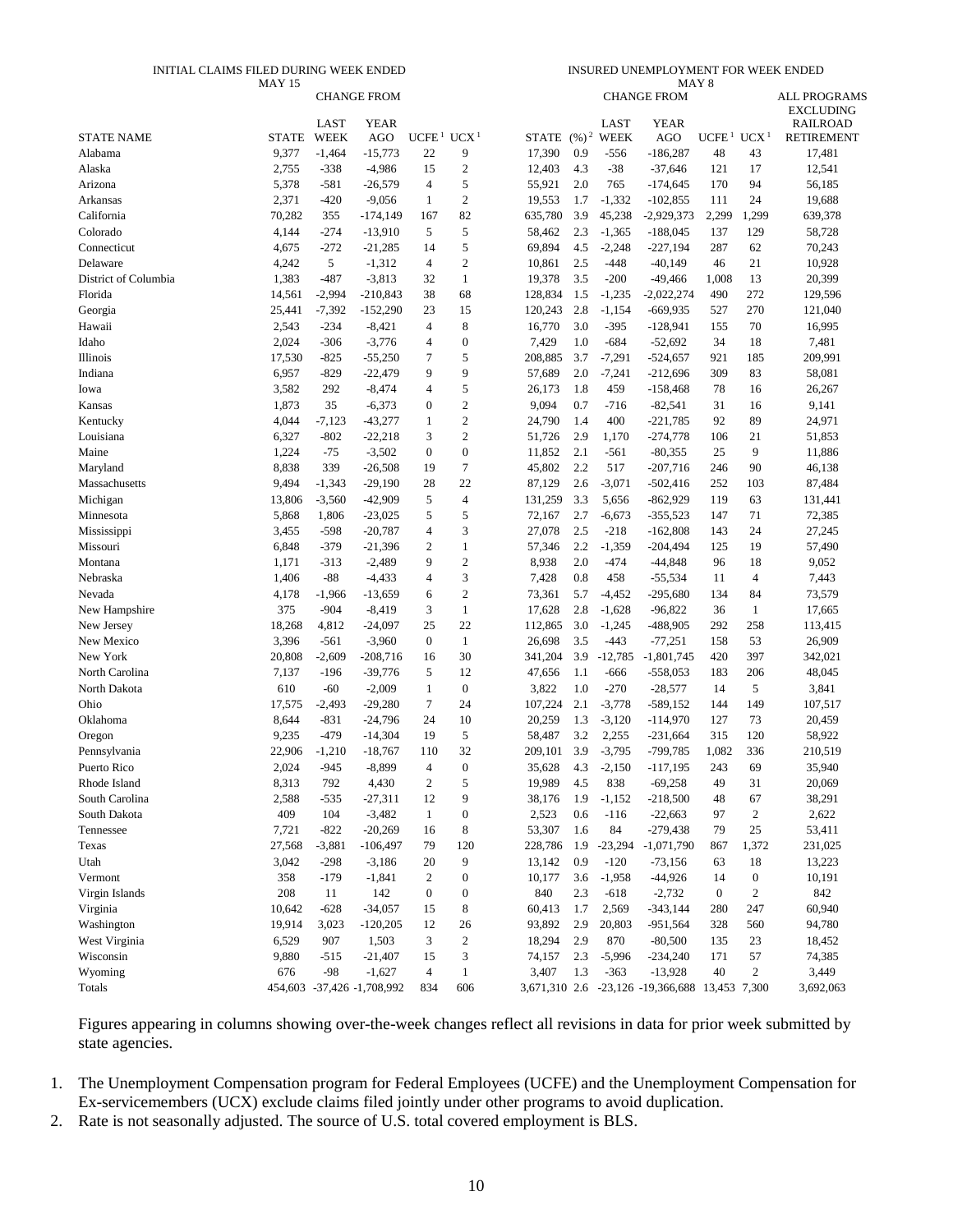# **UNADJUSTED INITIAL CLAIMS FOR WEEK ENDED MAY 15, 2021**

# STATES WITH AN INCREASE OF MORE THAN 1,000

| <b>State</b> | <b>Change</b> | <b>State Supplied Comment</b>                                                                                            |
|--------------|---------------|--------------------------------------------------------------------------------------------------------------------------|
| NJ           | $+4.812$      | No comment.                                                                                                              |
| <b>WA</b>    | $+3.023$      | Layoffs in the construction, professional and scientific and technical services, and educational<br>services industries. |
| <b>MN</b>    | $+1.806$      | No comment.                                                                                                              |

### STATES WITH A DECREASE OF MORE THAN 1,000

| <b>State</b> | <b>Change</b> | <b>State Supplied Comment</b>                                                                                                                                                                                          |
|--------------|---------------|------------------------------------------------------------------------------------------------------------------------------------------------------------------------------------------------------------------------|
| <b>GA</b>    | -7,392        | Fewer layoffs in the manufacturing, administrative and support and waste management and<br>remediation services, and accommodation and food services industries.                                                       |
| KY           | $-7,123$      | No comment.                                                                                                                                                                                                            |
| TX           | $-3.881$      | No comment.                                                                                                                                                                                                            |
| MI           | $-3.560$      | No comment.                                                                                                                                                                                                            |
| FL           | $-2.994$      | No comment.                                                                                                                                                                                                            |
| <b>NY</b>    | $-2,609$      | Fewer layoffs in the health care and social assistance, retail trade, and accommodation and food<br>services industries.                                                                                               |
| <b>OH</b>    | $-2.493$      | No comment.                                                                                                                                                                                                            |
| <b>NV</b>    | $-1,966$      | No comment.                                                                                                                                                                                                            |
| AL           | $-1.464$      | No comment.                                                                                                                                                                                                            |
| MA           | $-1,343$      | No comment.                                                                                                                                                                                                            |
| <b>PA</b>    | $-1,210$      | Fewer layoffs in the health care and social assistance, administrative and support and waste<br>management and remediation services, retail trade, and professional, scientific, and technical<br>services industries. |